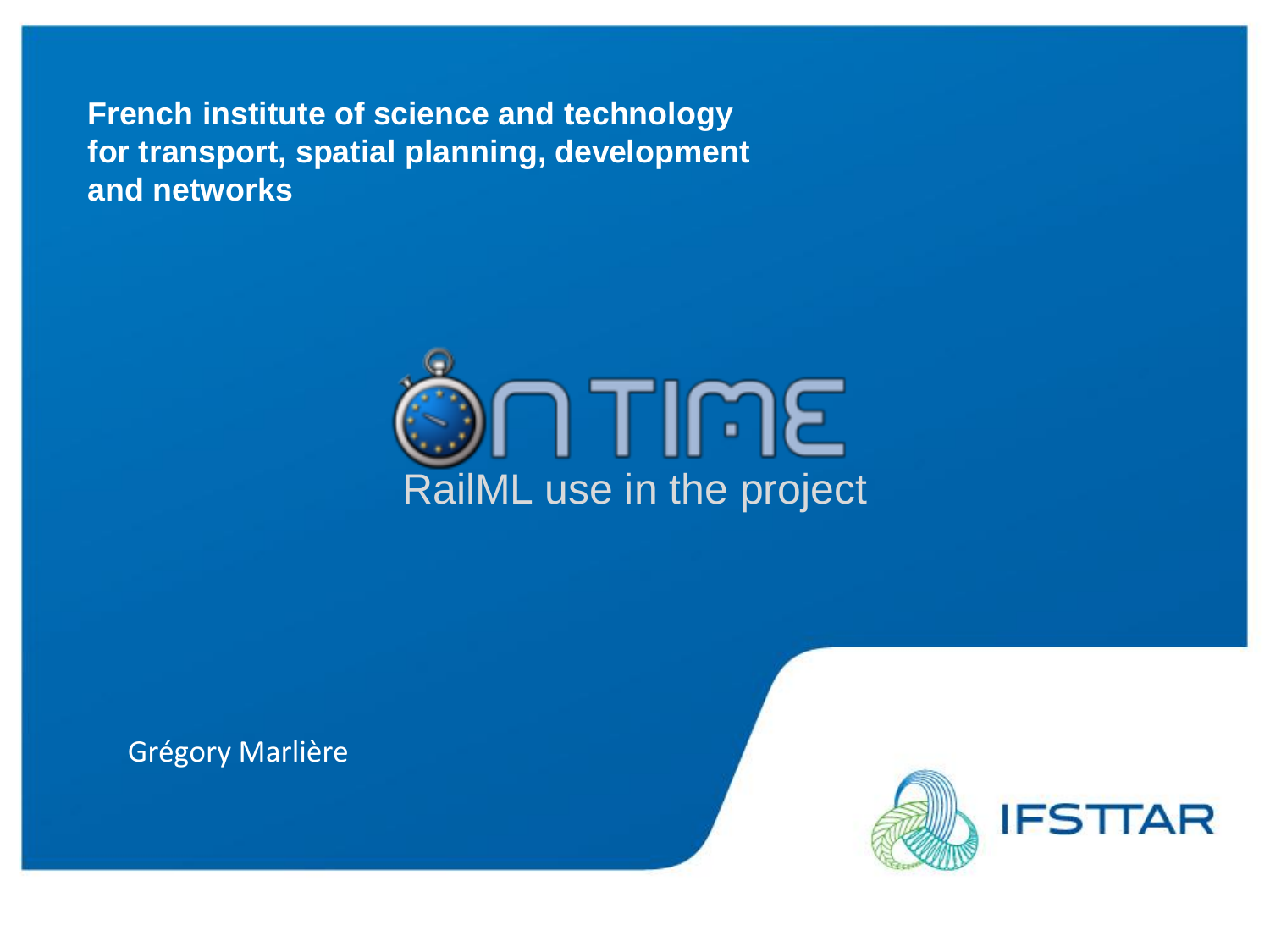

- "Optimal Networks for Train Integration Management across Europe"
- European project, Seventh Framework Programme
- Start: Nov. 2011 (3 years)
- Mission:
	- Increase **capacity** and decrease **delays** for passengers and freight.
- Objectives:
	- **Apply the results of academic based research** in the area of **timetable planning** and **real-time traffic managemen**t for railways.
	- Understand the nature of **delay initiation and propagation**.
	- Provide **real-world case studies and demonstrations** that will allow research organization to test their approaches.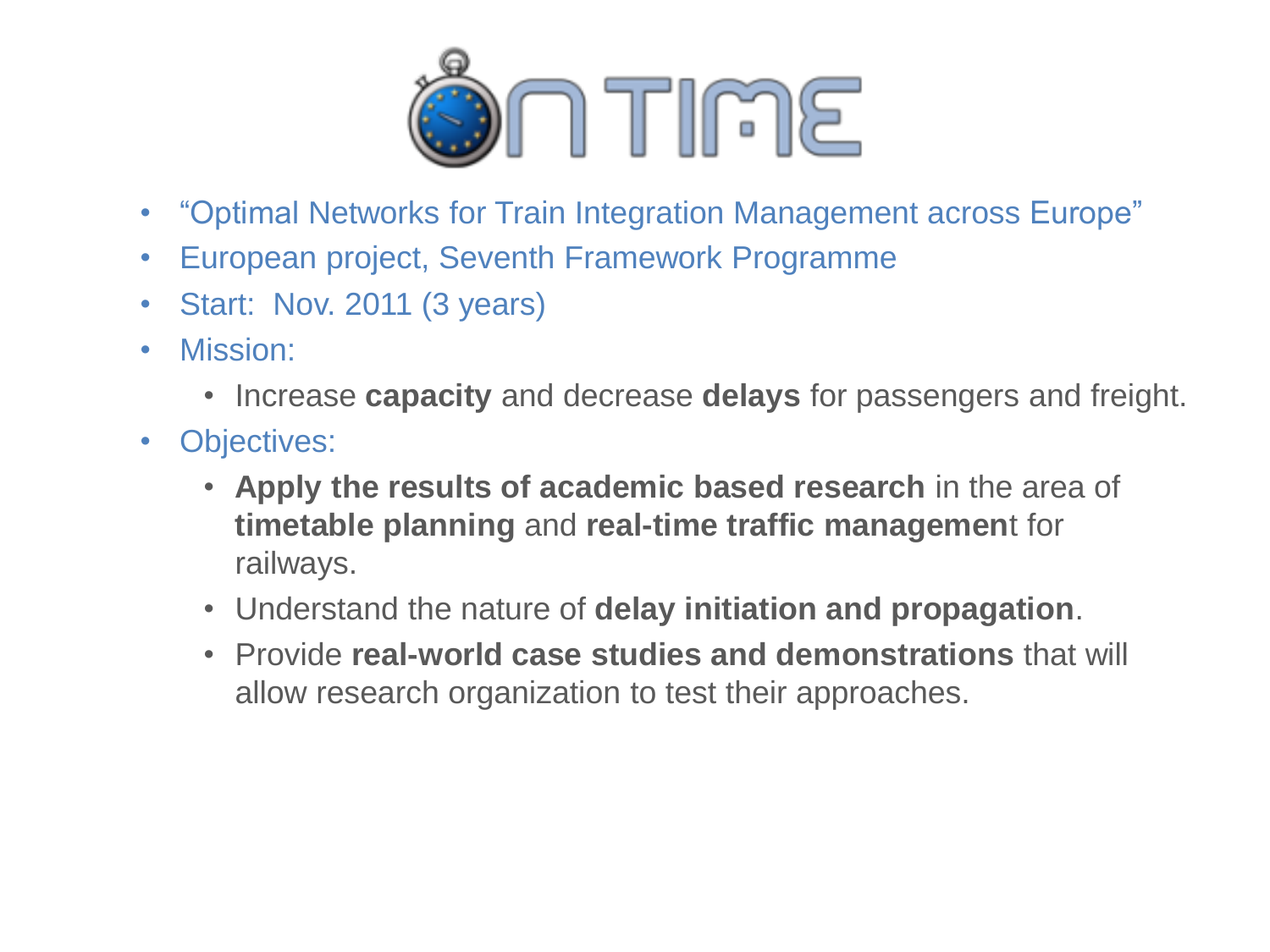#### **Partners**

#### • 19 Partners:

• 5 European railway undertakings:



• 5 Industrials:



• 9 Research organizations:

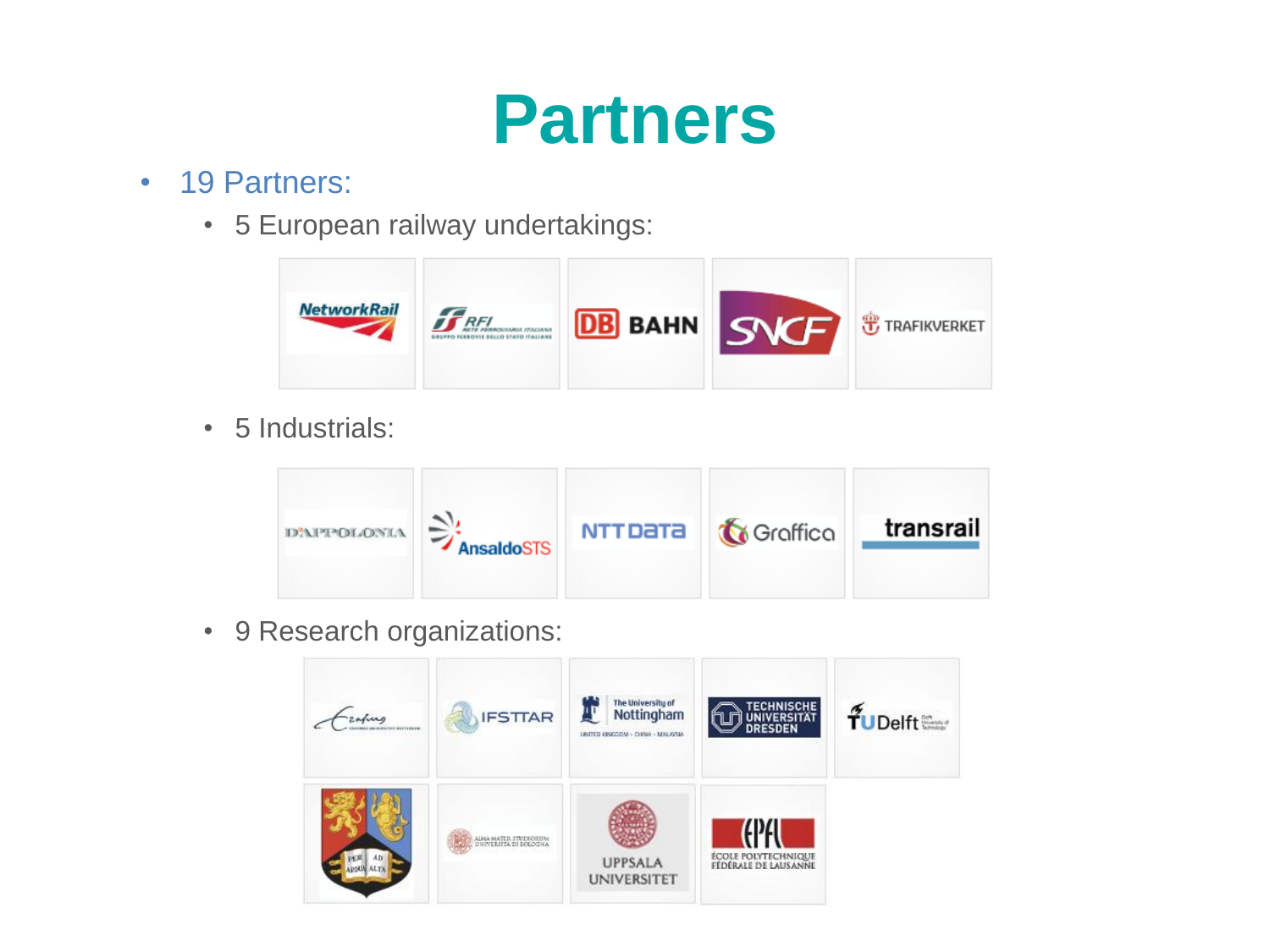- **WP1: User and technical requirement elicitation and validation**
- **WP2: Examination of existing approaches and specification of innovations**
	- $\Rightarrow$  High level principles (ex: how to define the "quality of service")
	- Select business scenarios
- WP3: Development of robust and resilient timetables
- WP4: Methods for real-time traffic management (perturbations)
- WP5: Operation management of large scale disruptions
- WP6: Driver advisory systems
- WP7: Process and information architecture
- WP8: Demonstration
- WP9: Dissemination, training and exploitation of knowledge
- WP10: Project management

**www.ifsttar.fr**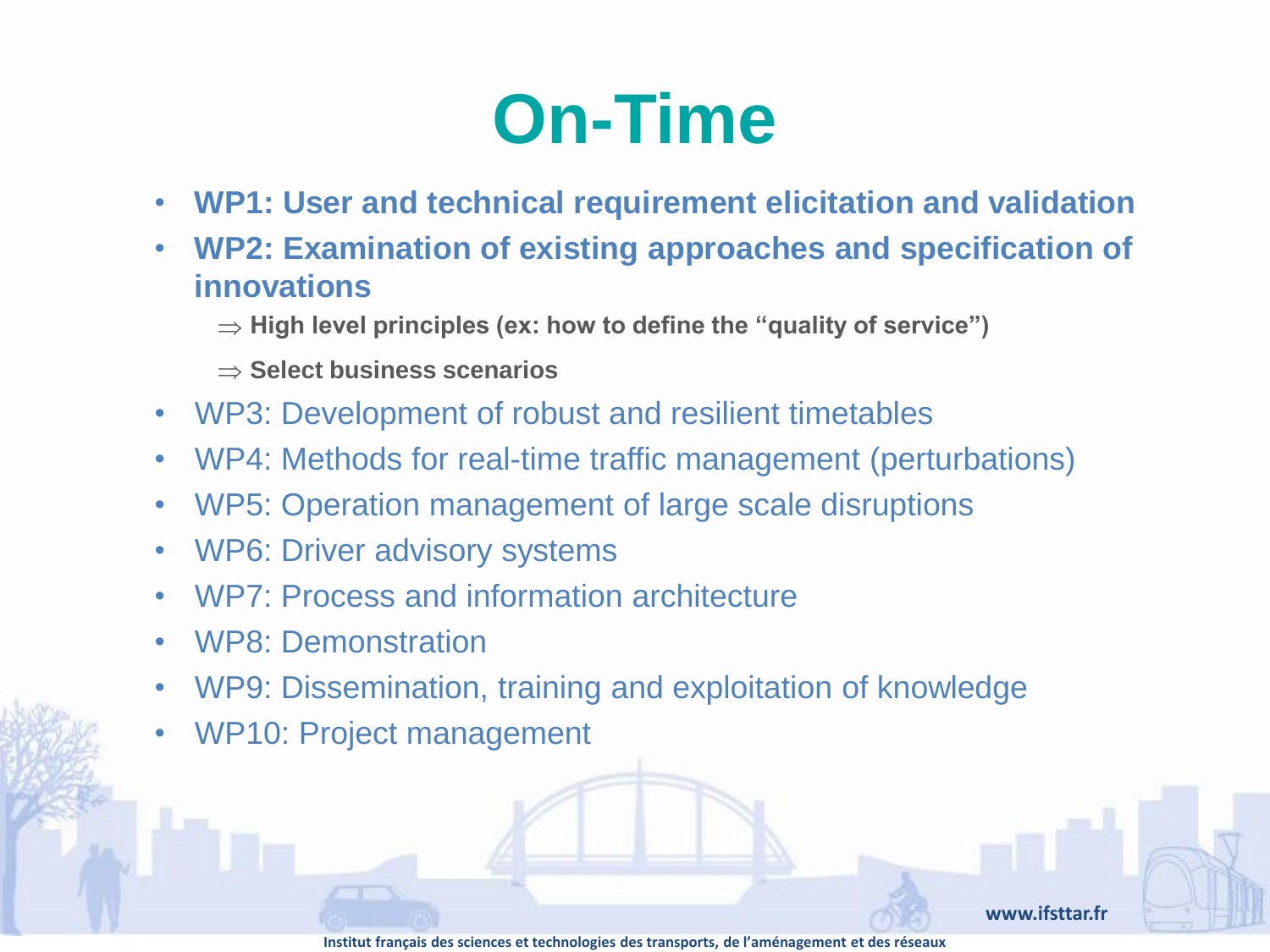

- Selected infrastructures:
	- **Single track** freight line on the **Iron ore line** (Sweden)
	- 2 Complex nodes: **Gonesse** (France) and **Bologna** (Italy)
	- **Mixed traffic** on multi-line track on **ECML** (East Coast Mainline, GB)

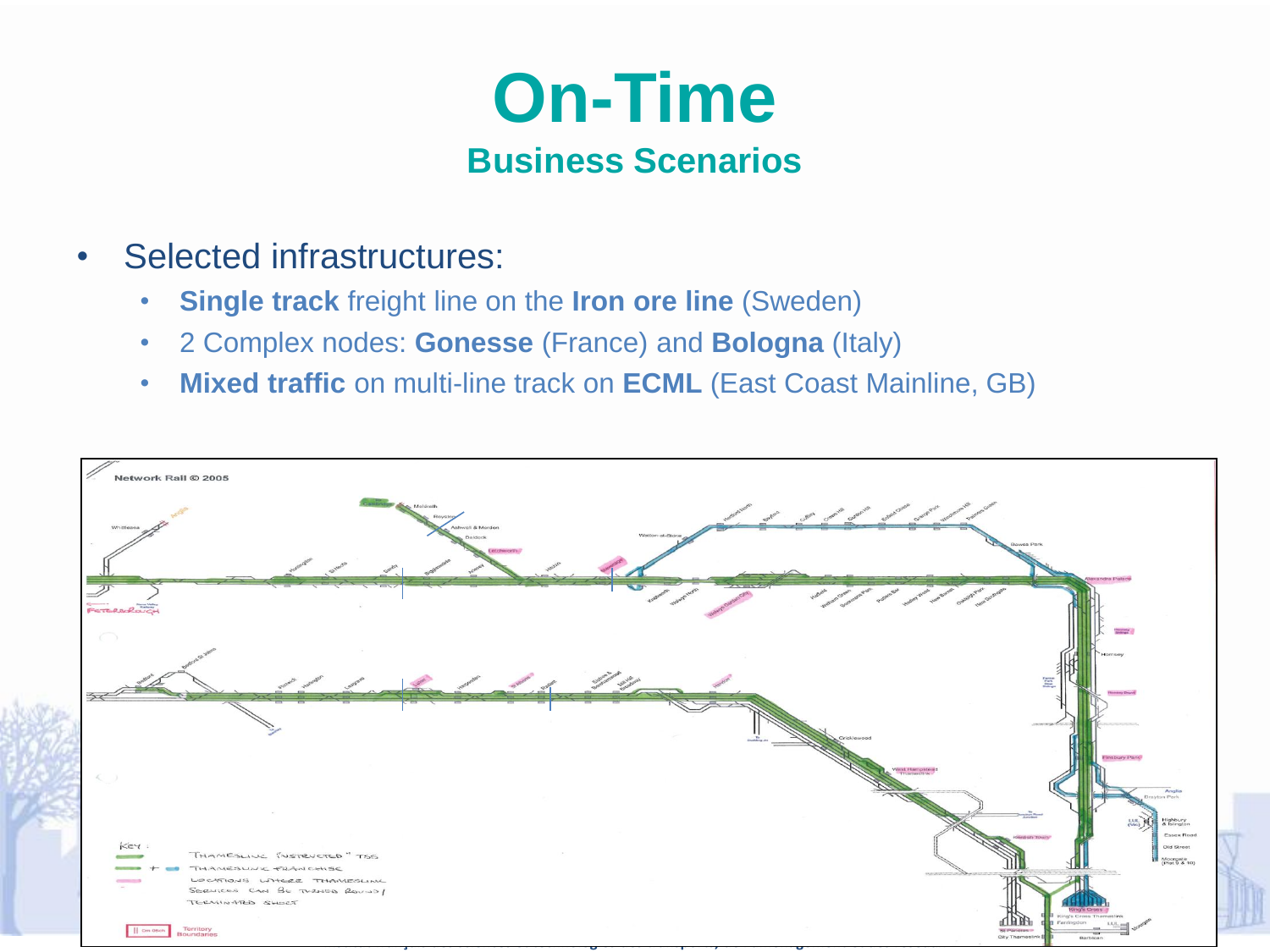- WP1: User and technical requirement elicitation and validation
- WP2: Examination of existing approaches and specification of innovations
- **WP3: Development of robust and resilient timetables**
	- $\Rightarrow$  **Robust: "able to cope with statistical variations that occur every day"**
	- **Resilient: "easily recoverable in case of incidents or disturbances"**
- WP4: Methods for real-time traffic management (perturbations)
- WP5: Operation management of large scale disruptions
- WP6: Driver advisory systems
- WP7: Process and information architecture
- WP8: Demonstration
- WP9: Dissemination, training and exploitation of knowledge
- WP10: Project management

**www.ifsttar.fr**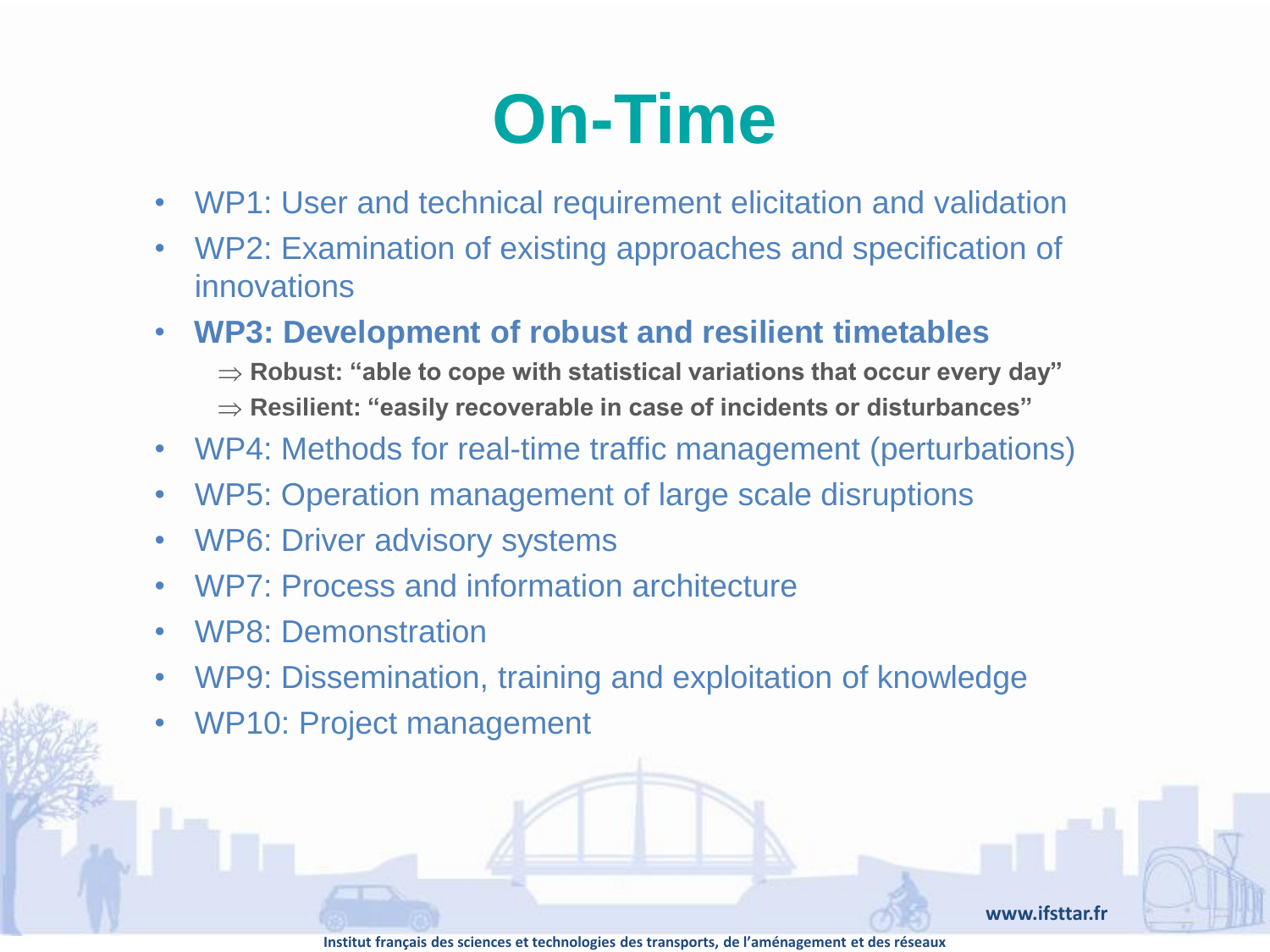- WP1: User and technical requirement elicitation and validation
- WP2: Examination of existing approaches and specification of innovations
- WP3: Development of robust and resilient timetables
- **WP4: Methods for real-time traffic management (perturbations)**
	- **Reduce delay propagation by:**
	- $\Rightarrow$  varying the **order of trains** via messages to the signaling system
	- $\Rightarrow$  varying the **speed of trains** via communication with drivers
	- $\Rightarrow$  using minor **re-routing** (not involving changes to the scheduled stopping points)
- WP5: Operation management of large scale disruptions
- WP6: Driver advisory systems
- WP7: Process and information architecture
- WP8: Demonstration
- WP9: Dissemination, training and exploitation of knowledge
- WP10: Project management

**www.ifsttar.fr**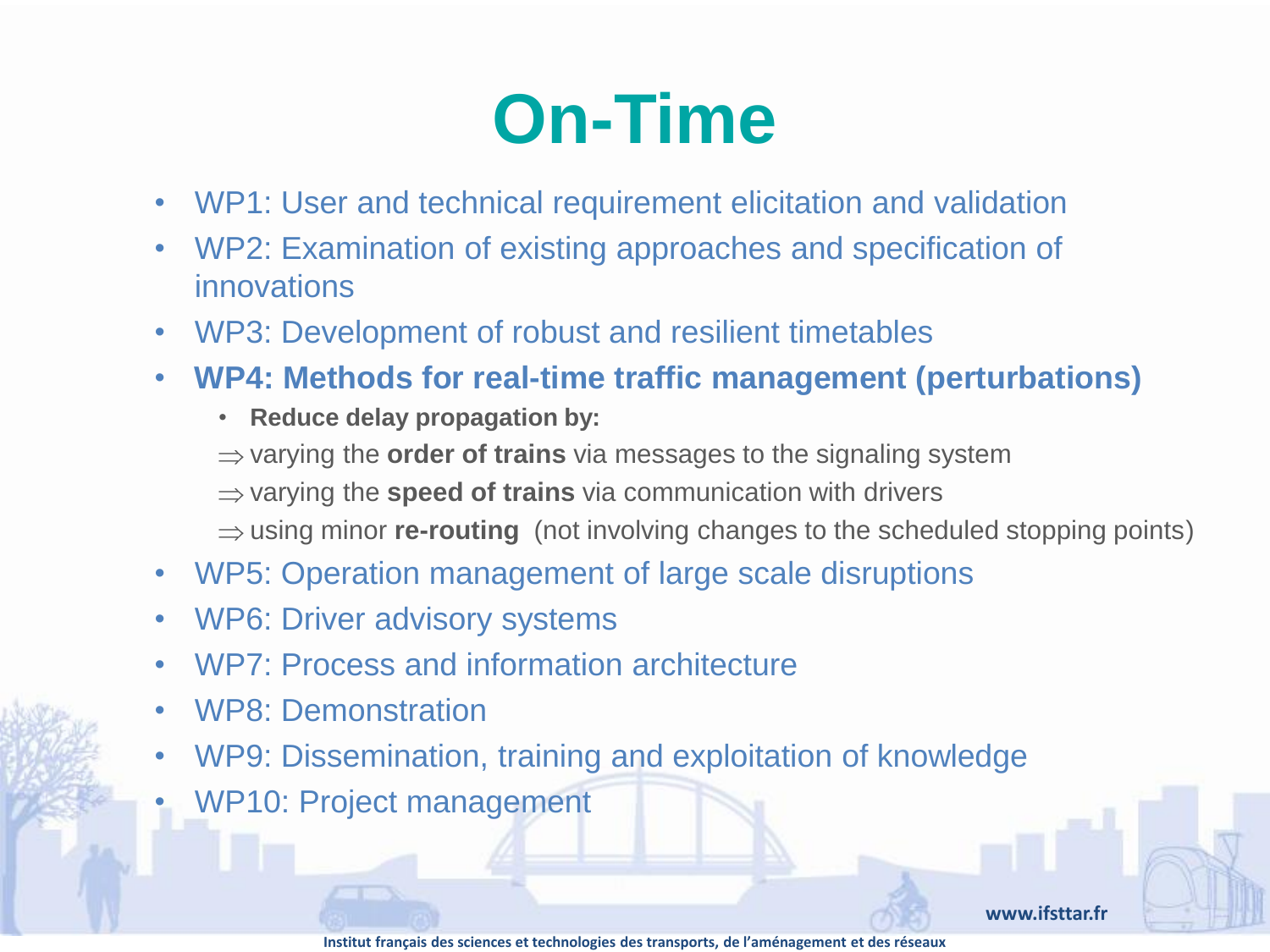- WP1: User and technical requirement elicitation and validation
- WP2: Examination of existing approaches and specification of innovations
- WP3: Development of robust and resilient timetables
- WP4: Methods for real-time traffic management (perturbations)
- **WP5: Operation management of large scale disruptions**
	- ⇒ **Large disruption:** "perturbations that need a change to the way in which resources were originally planned" (train cancelation, rolling stock, crew)
	- $\Rightarrow$  Design an optimal **human** supervisory control of the recovery process
- WP6: Driver advisory systems
- WP7: Process and information architecture
- WP8: Demonstration
- WP9: Dissemination, training and exploitation of knowledge
- WP10: Project management

**www.ifsttar.fr**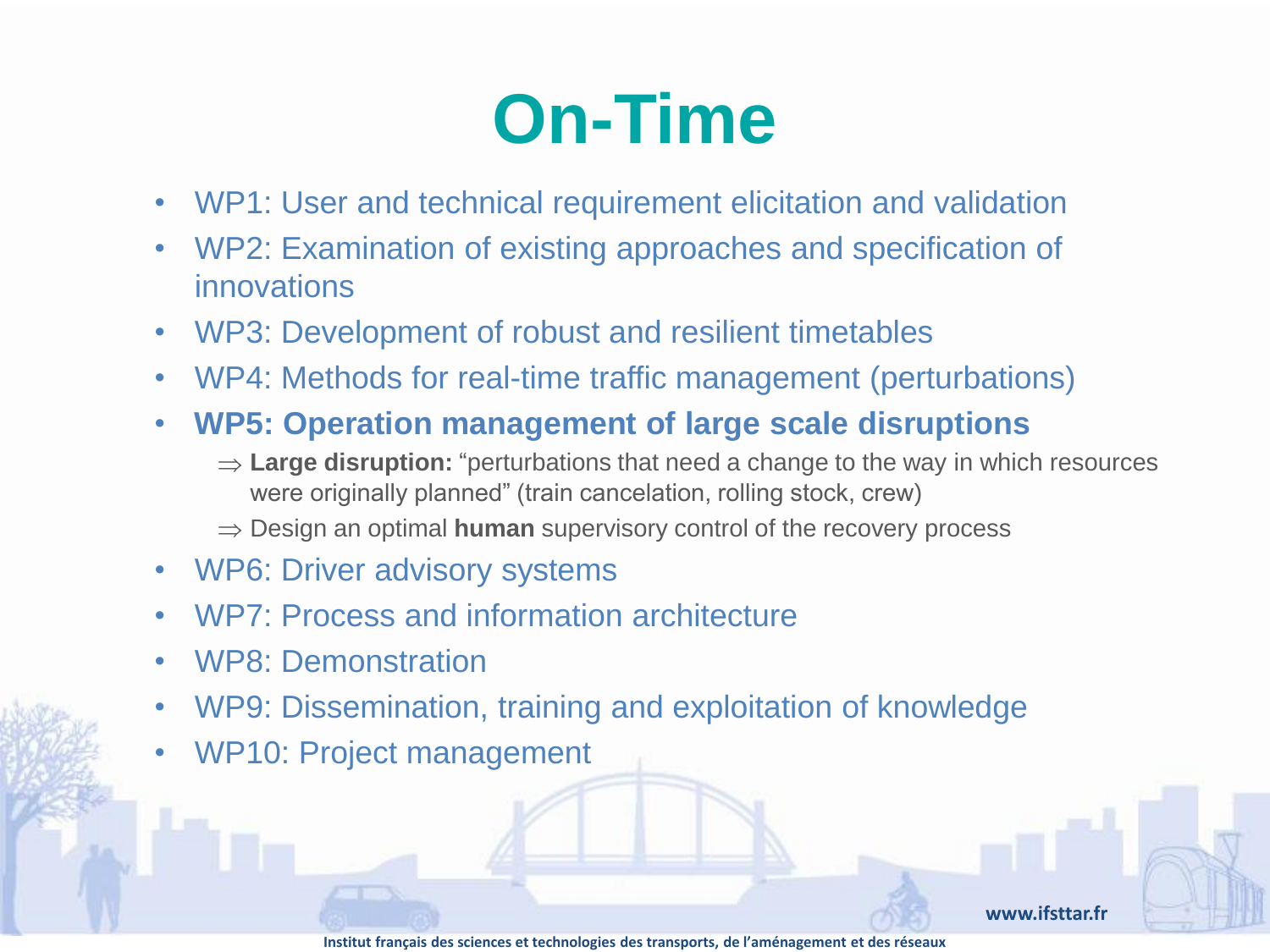- WP1: User and technical requirement elicitation and validation
- WP2: Examination of existing approaches and specification of innovations
- WP3: Development of robust and resilient timetables
- WP4: Methods for real-time traffic management (perturbations)
- WP5: Operation management of large scale disruptions
- **WP6: Driver advisory systems** 
	- $\Rightarrow$  Speed indication to the driver: **optimal train path, energy consumption**
	- Propose a **standard** DAS interface between **control centers** and **rolling stock**
- WP7: Process and information architecture
- WP8: Demonstration
- WP9: Dissemination, training and exploitation of knowledge
- WP10: Project management

**www.ifsttar.fr**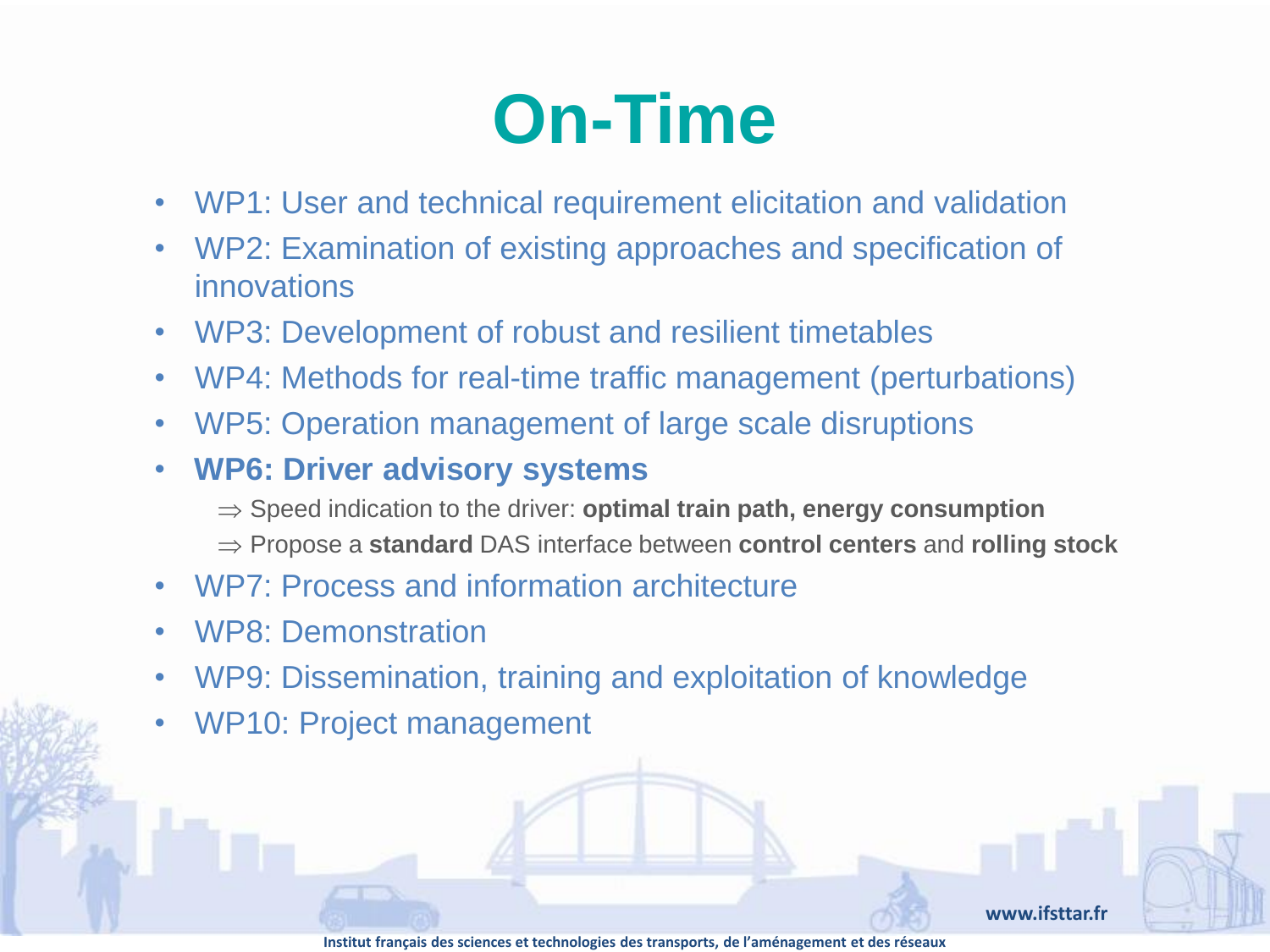- WP1: User and technical requirement elicitation and validation
- WP2: Examination of existing approaches and specification of innovations
- WP3: Development of robust and resilient timetables
- WP4: Methods for real-time traffic management (perturbations)
- WP5: Operation management of large scale disruptions
- WP6: Driver advisory systems
- **WP7: Process and information architecture**

=> define a **standardized network interface** between **traffic control systems** and **algorithms**

- WP8: Demonstration
- WP9: Dissemination, training and exploitation of knowledge
- WP10: Project management

**www.ifsttar.fr**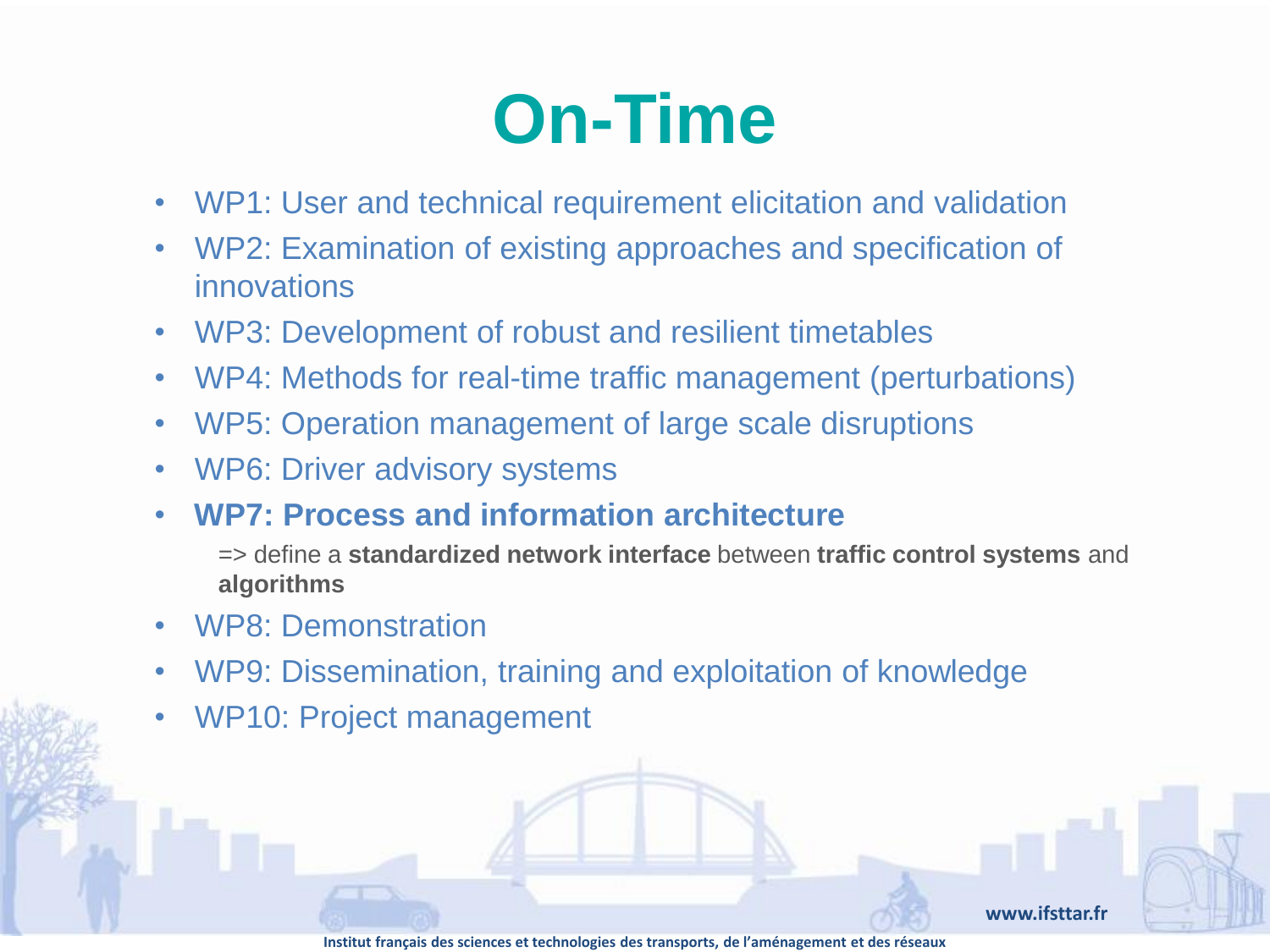#### **Standardized interface**

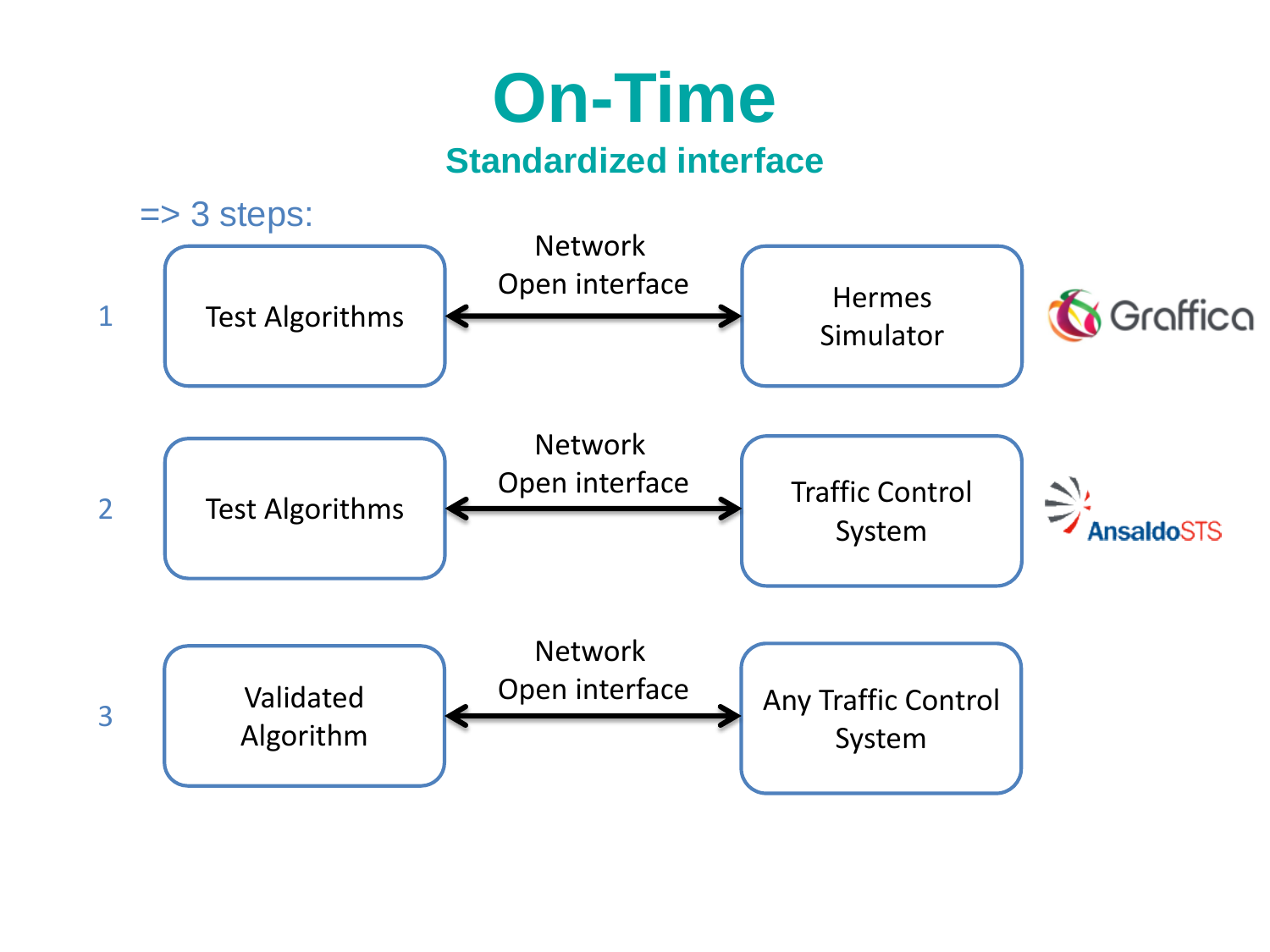#### **Standardized interface**

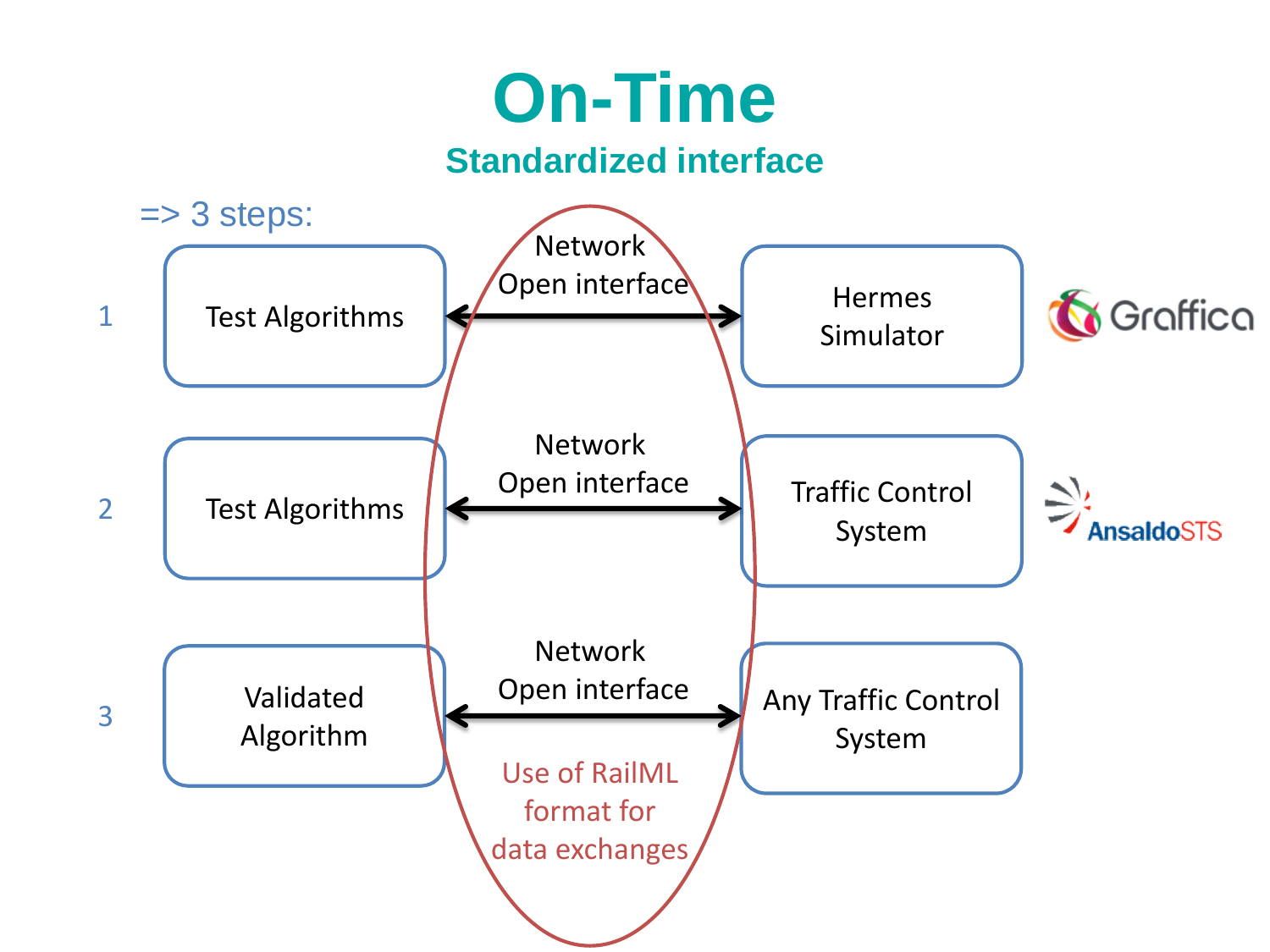

- Use RailML version 2.2 for:
	- **infrastructure** data
	- **timetable** data
	- **rolling stock** data
- Schema under development for **interlocking** data.
- RailML is used for **static** and **dynamic** data.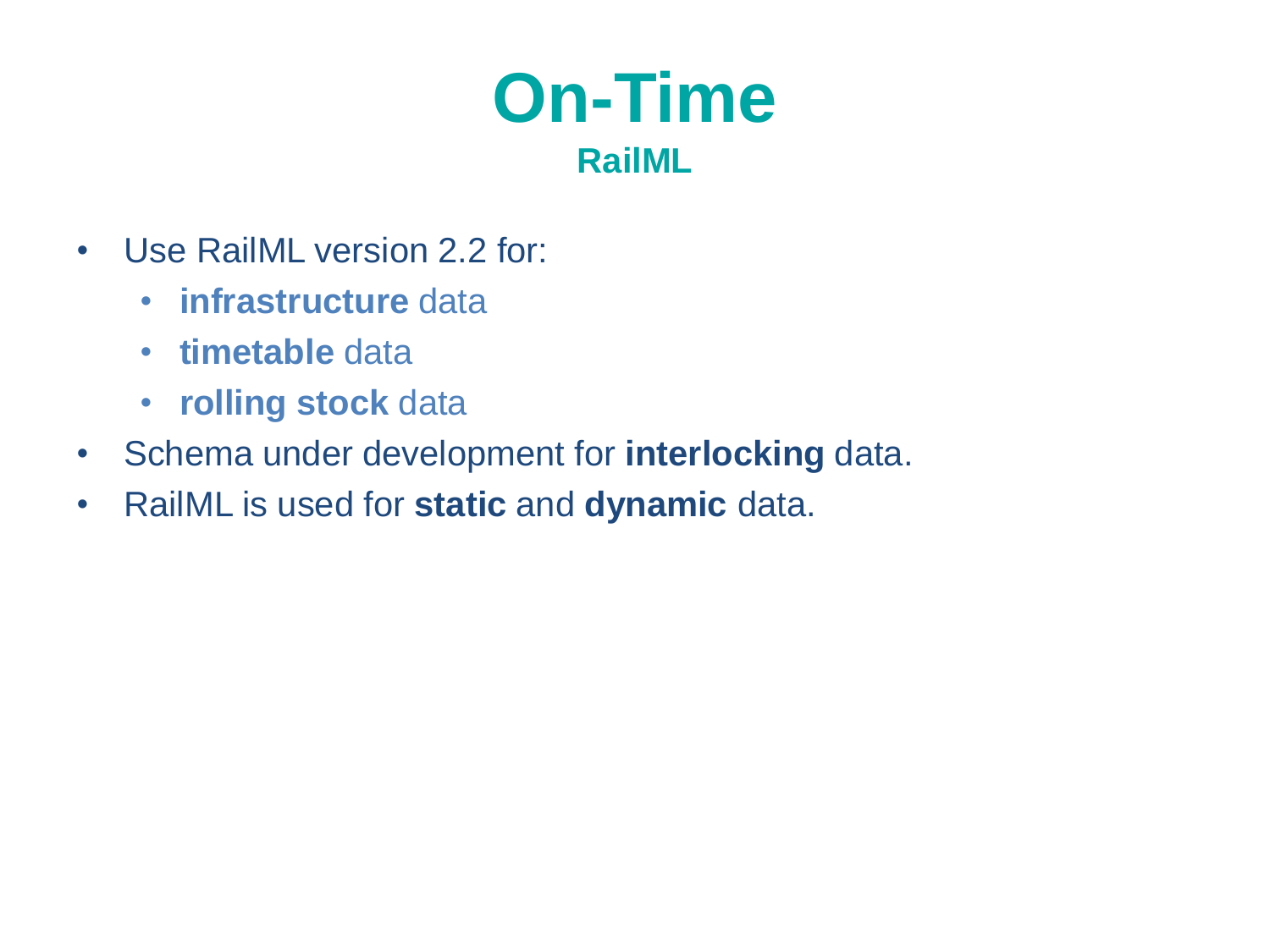

- Infrastructure managers
- Some conversions are necessary to model infrastructure data:
	- Sweden uses **RailSys** simulator:
		- RailSys data => railML
	- UK uses **Graffica** simulator:
		- text based format => railML
	- Netherlands uses internal database:
		- InfraAtlas => OpenTrack data => railML 1.0 => Converter (TUD) => railML 2.2
	- France / Italy formats not converted yet.
- Same problem with timetable data:
	- Compatibility of **timetable** and **infrastructure** data not always given.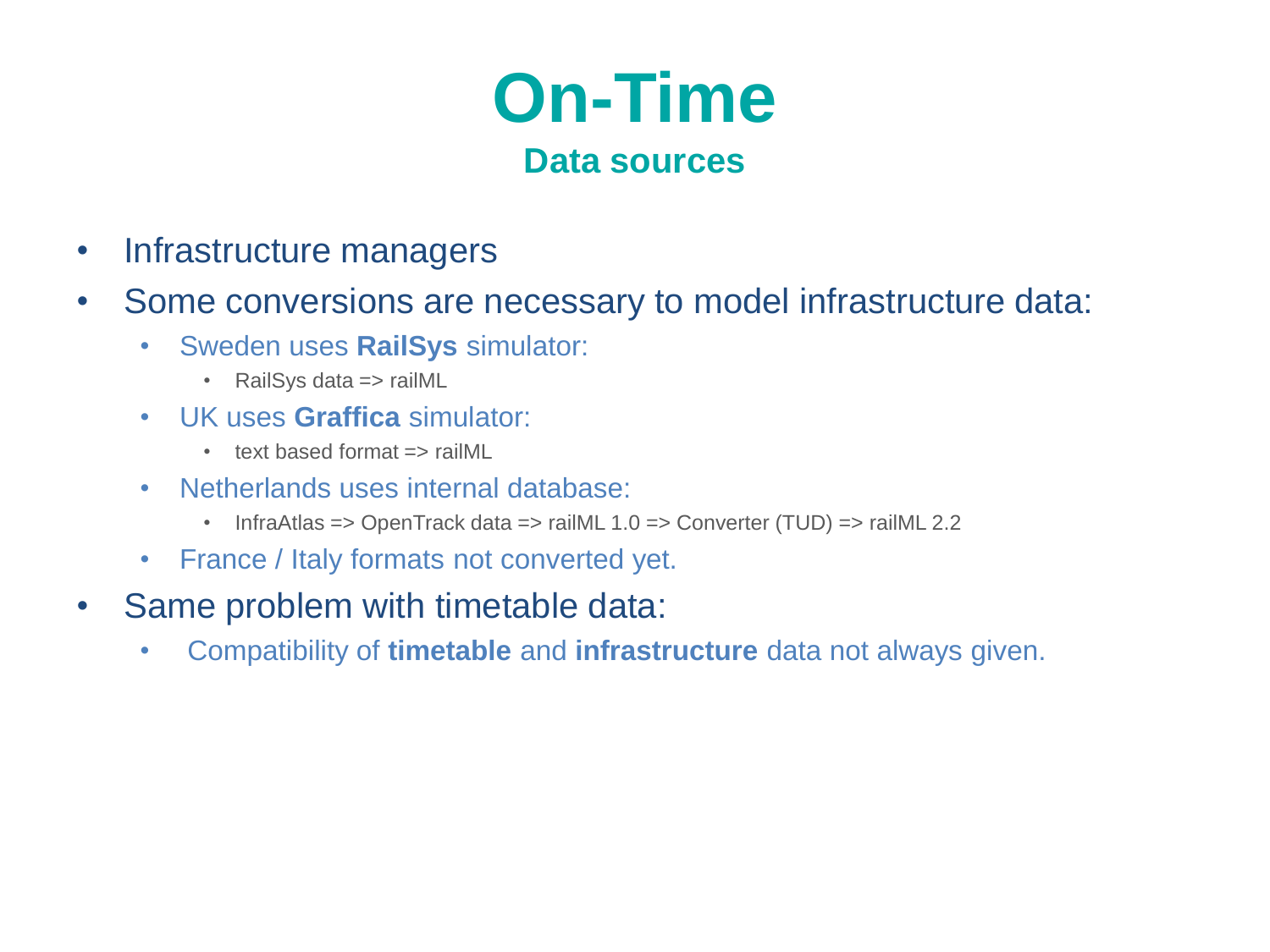

- Size of data might become an issue for real-time applications
- East coast main line:
	- Infrastructure (9MB):
		- 2751 tracks (microscopically defined, from switch to switch)
		- 1628 switches
		- 2978 signals
		- 4772 track circuit borders
	- Interlocking (12 MB):
		- 3591 routes defined in interlocking
	- Timetable (42 MB):
		- 1448 trains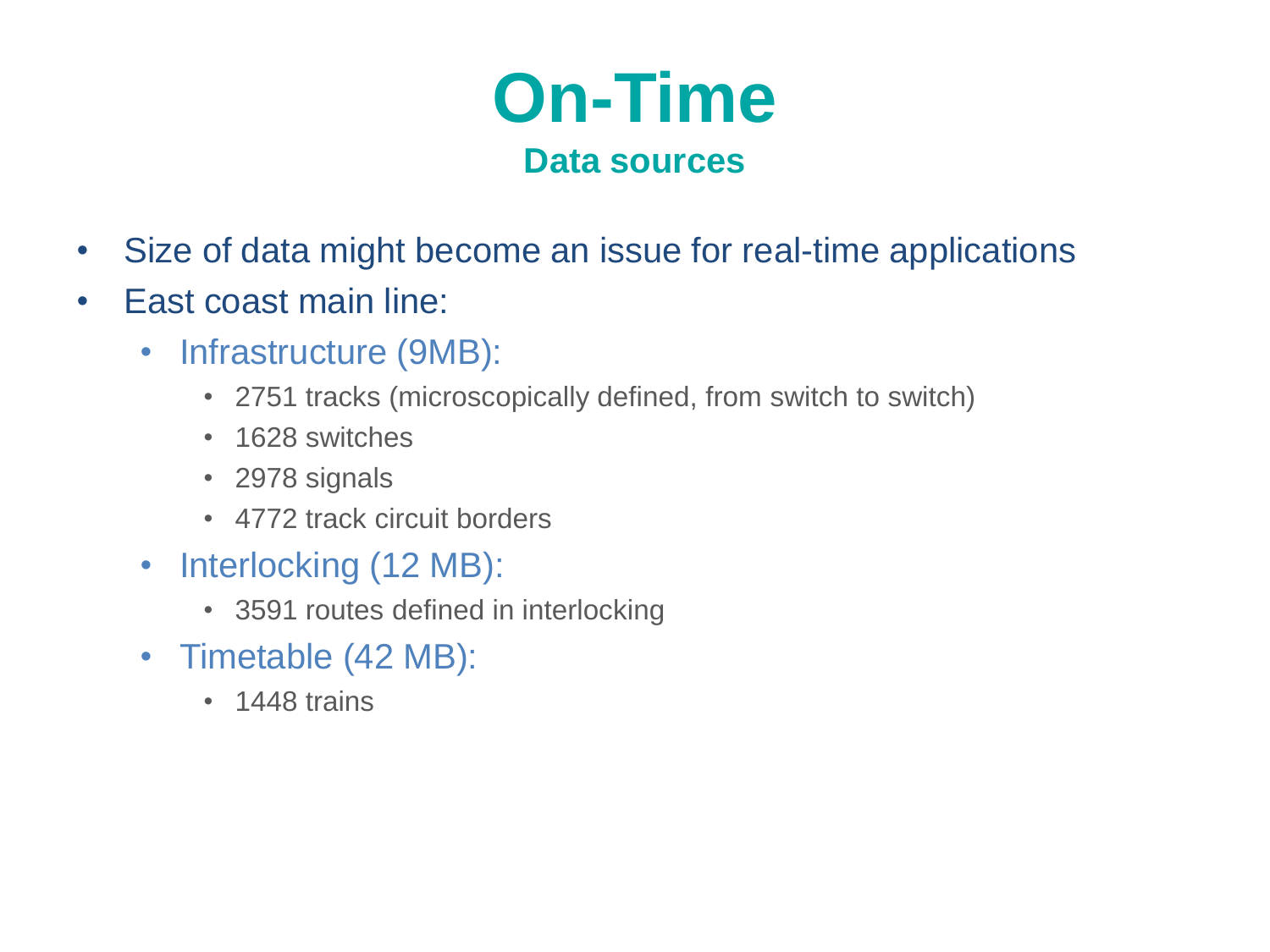

- For the purpose of **traffic management**, most of the data is available in RailML 2.2:
	- microscopic tracks are definitely appropriate
	- routes can be defined in timetable in detailed way
- Most critical open issue: Interlocking
	- working group: signaling industry, RailML consortium, ON-TIME partners
	- three meetings since November 2011
	- a draft version of RailML interlocking is implemented in HERMES Simulator and optimization tools